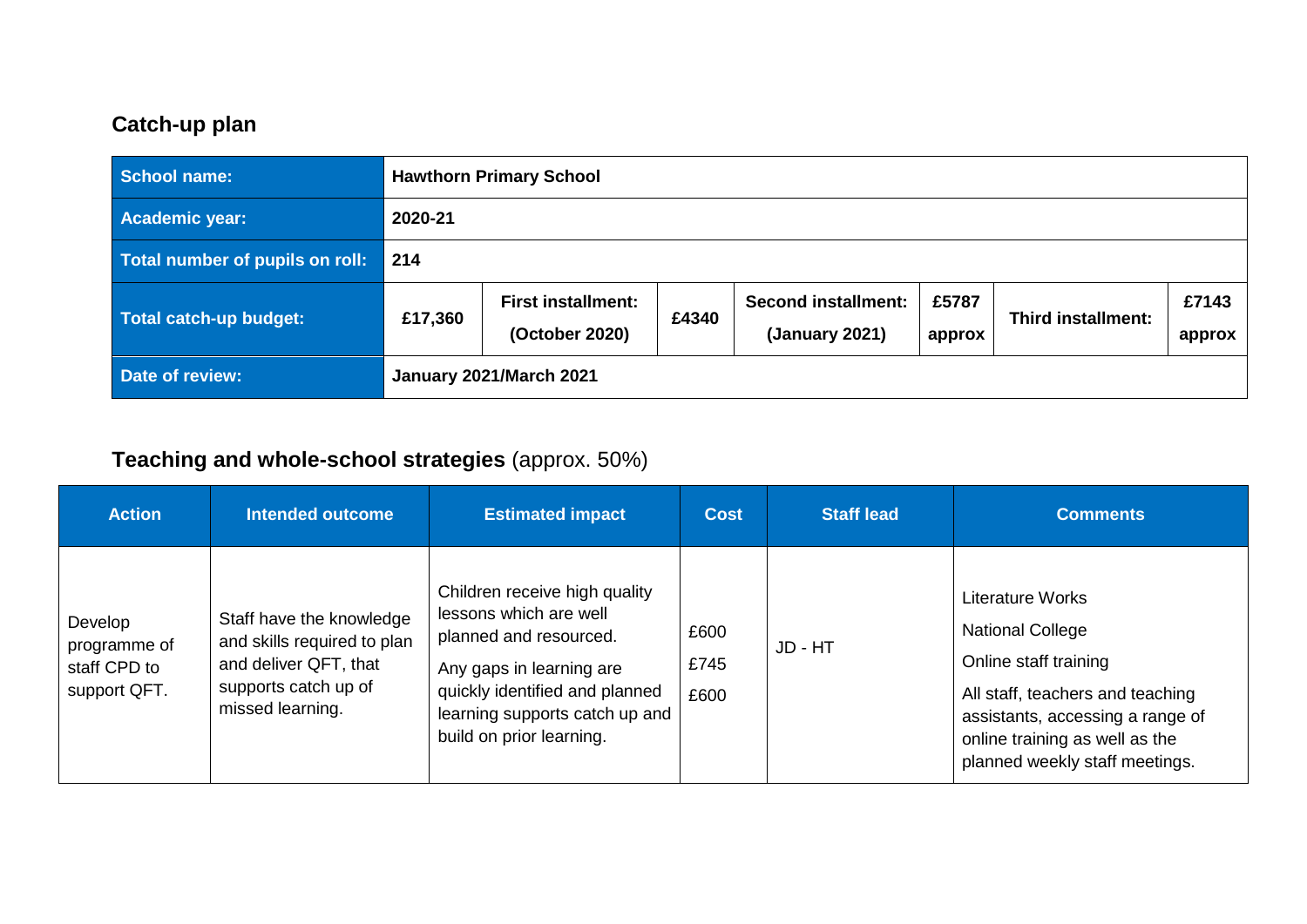| Purchase of<br>online<br>subscriptions and<br>resources to<br>support QFT,<br>catch up and<br>remote learning          | Teaching and learning of<br>key curricular areas is<br>supported through online<br>resources/schemes of<br>work/training support.               | Teachers have the knowledge<br>they need to plan and deliver<br>the curriculum across all<br>areas.<br>Lessons are well planned to<br>meet the needs of all children<br>to make progress.<br>Resources are in place to<br>support QFT in all lessons. | £100<br>£100<br>£225<br>£119<br>£130<br>£252<br>£350 | <b>Subject Leaders</b><br>JP/RC/CMcM/SL/J<br>K/CB | PZAZ - Primary Science Advisory<br>Service<br>Odizzi - Primary Resources for<br><b>Primary Schools</b><br>Numicon Online - Support the use<br>of Numicon resources in maths<br>lessons<br>i learn 2 - Primary computing<br>support<br>Gareth Metcalf - I see Maths texts<br>RWI phonics online<br>Subject leader training and Network<br>meetings |
|------------------------------------------------------------------------------------------------------------------------|-------------------------------------------------------------------------------------------------------------------------------------------------|-------------------------------------------------------------------------------------------------------------------------------------------------------------------------------------------------------------------------------------------------------|------------------------------------------------------|---------------------------------------------------|---------------------------------------------------------------------------------------------------------------------------------------------------------------------------------------------------------------------------------------------------------------------------------------------------------------------------------------------------|
| Purchase access<br>to online learning<br>platform -<br>SeeSaw/Tapestry<br>to support in<br>school and home<br>learning | Staff are able to set and<br>monitor activities for<br>children to access in<br>school, as part of home<br>work and remotely when<br>isolating. | IT equipment in school is well<br>utilized to support learning.<br>Teachers are regularly<br>planning for and using<br>SeeSaw/Tapestry app to<br>support learning in class.                                                                           | £1000                                                | Class teachers,<br>Subject leaders<br><b>RC</b>   | SeeSaw/Tapestry app has been<br>used from Reception -Y6<br>Children use the app in class and to<br>support home learning at the<br>weekend and during any Covid 19<br>isolation periods/bubble closures -<br>Autumn 2020                                                                                                                          |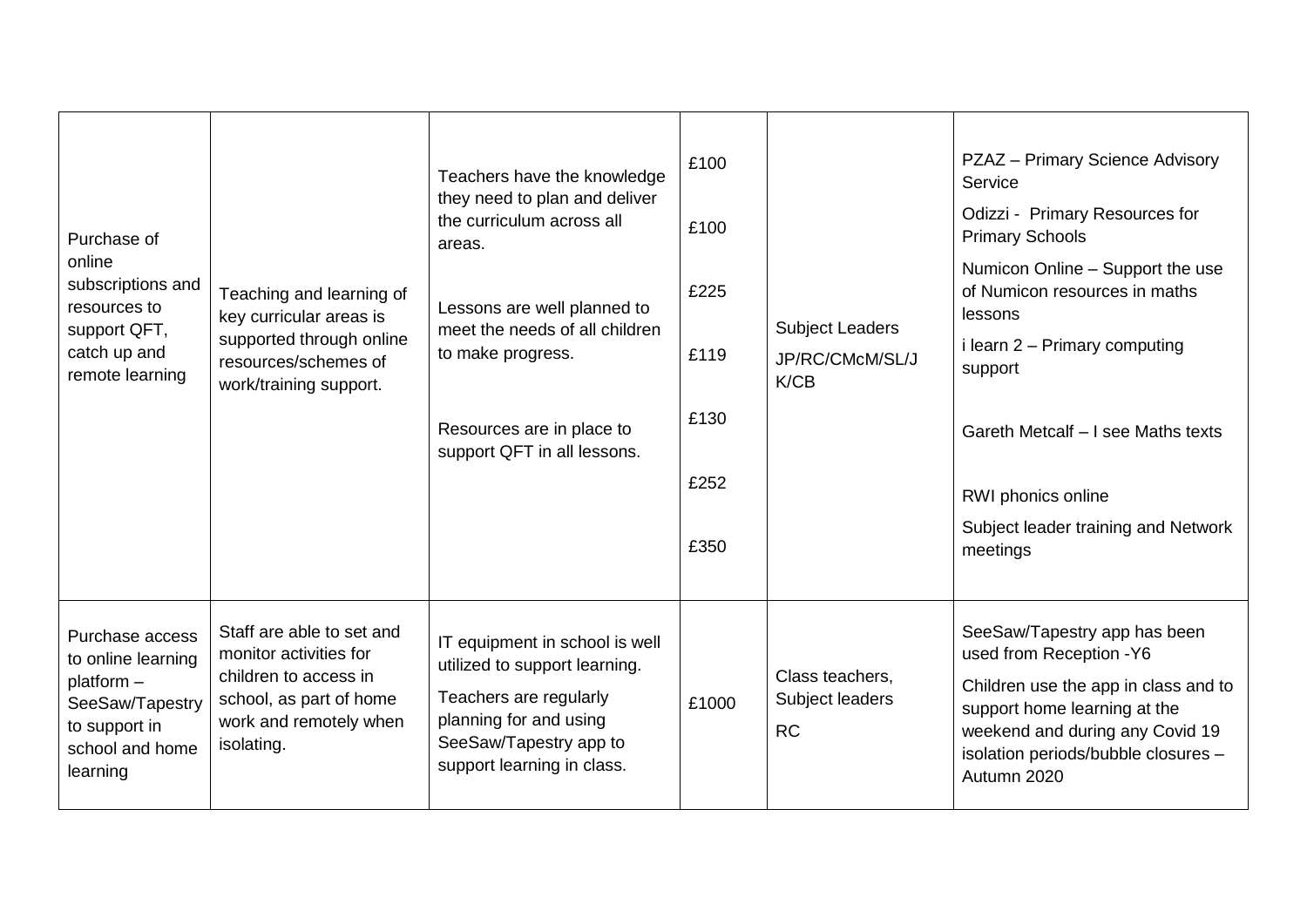|                                                                                                               |                                                                                                                                                                                                                                                                                   | All children are familiar with<br>the app and how it can be<br>used at home and in school.                                                                                                                                           |       |                                                                          | Teachers are using the SeeSaw app<br>to share daily activities to support<br>learning during National Lockdown -<br>Spring 2021 |
|---------------------------------------------------------------------------------------------------------------|-----------------------------------------------------------------------------------------------------------------------------------------------------------------------------------------------------------------------------------------------------------------------------------|--------------------------------------------------------------------------------------------------------------------------------------------------------------------------------------------------------------------------------------|-------|--------------------------------------------------------------------------|---------------------------------------------------------------------------------------------------------------------------------|
| Additional TA x 4<br>hours a day to<br>support phonics,<br>speech and<br>language and<br>reading in<br>FS/KS1 | Early identification of<br>need.<br>Children in Bottom 20%<br>are well supported to<br>catch up with phonics<br>Year 2 children are<br>supported to prepare for<br><b>Phonics Screener</b><br>December 2020<br>Year 1 children are<br>supported for Phonics<br>Screener June 2021 | All children make progress in<br>phonics<br>Increased % of children<br>achieve Phonics Screener in<br>Y1 and 2<br>All children with Speech and<br>Language plans have regular<br>access to appropriate support<br>and make progress. | £5100 | Phonics and Reading<br>Leader $-$ CB<br>KS1 teachers - ION,<br><b>CL</b> | Year 2 supported in phonics<br>throughout Autumn 2 - 97% passed<br>phonics screener.                                            |
|                                                                                                               | <b>Total spend:</b>                                                                                                                                                                                                                                                               |                                                                                                                                                                                                                                      |       |                                                                          |                                                                                                                                 |

**Targeted Intervention** (approx. 25%)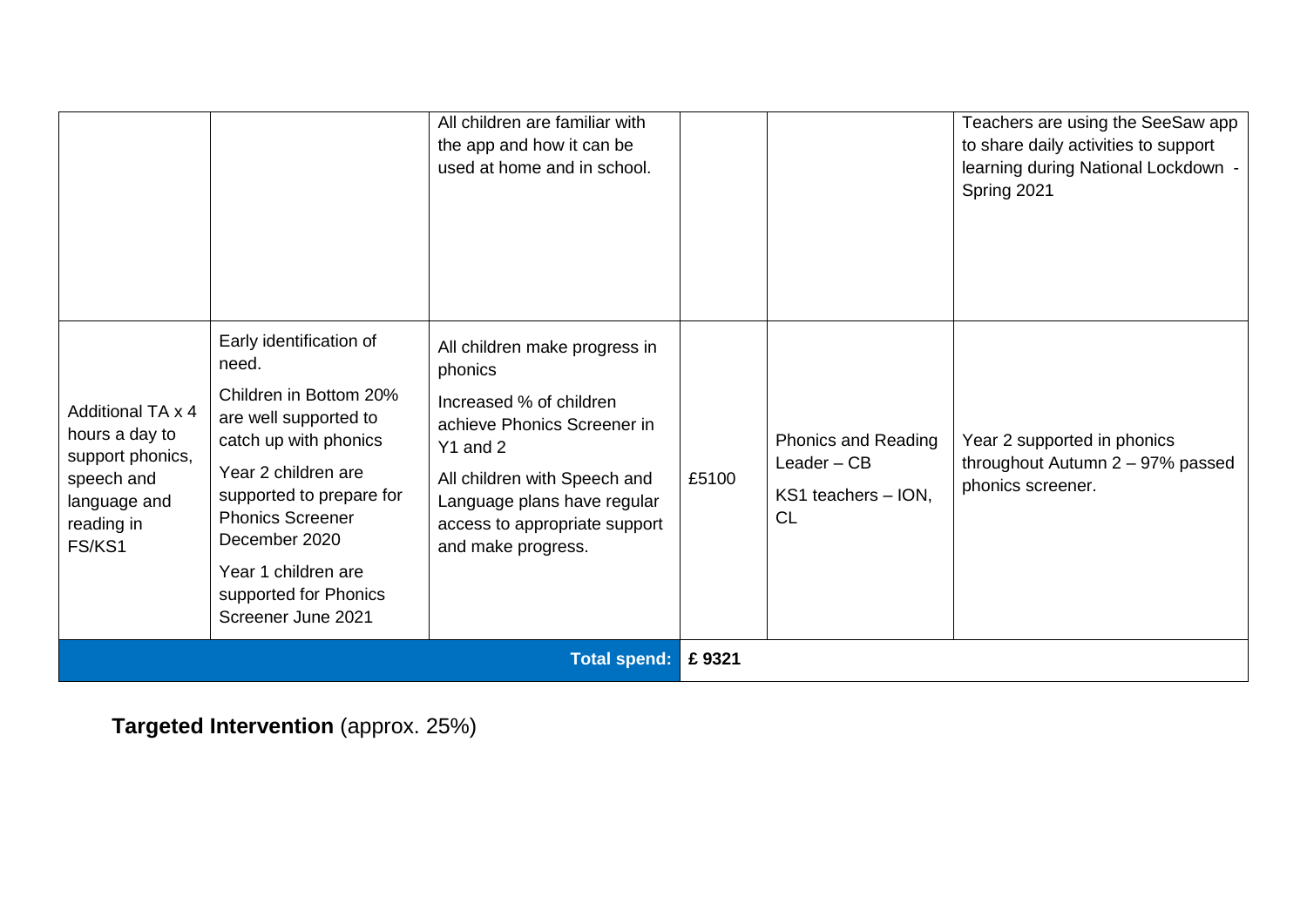| <b>Action</b>                                                                                  | <b>Intended outcome</b>                                                                                                                                                                                                               | <b>Estimated impact</b>                                                                                                                                               | <b>Cost</b>          | <b>Staff lead</b> | <b>Comments</b>                                                                                                                                                                                                                                          |
|------------------------------------------------------------------------------------------------|---------------------------------------------------------------------------------------------------------------------------------------------------------------------------------------------------------------------------------------|-----------------------------------------------------------------------------------------------------------------------------------------------------------------------|----------------------|-------------------|----------------------------------------------------------------------------------------------------------------------------------------------------------------------------------------------------------------------------------------------------------|
| <b>Supply Teacher</b><br>1 x pm weekly to<br>release teachers<br>for targeted<br>interventions | Identified children are<br>supported to catch up with<br>any missed learning<br>No children are left behind<br>as regular interventions<br>and planned<br>Regular well planned<br>interventions are in place<br>that support catch up | All children continue to make<br>progress with learning<br>Gaps in learning are identified<br>quickly<br>Teachers feel supported to<br>deliver catch up interventions | £2600                | JD/RC/SM          | Autumn 2 2020 - Year 5 and 6<br>Spring $2021 -$ Year 3 and 4<br>Summer 1 - Year 6<br>Summer 2 - Year 5                                                                                                                                                   |
| Purchase<br>SEN/Intervention<br>resources to<br>support targeted<br>support across<br>school   | <b>Teachers and Teaching</b><br>Assistants have the<br>resources required to<br>deliver effective<br>interventions<br>Identified children receive<br>timely and effective<br>support                                                  | Identified children make<br>progress toward targets<br>Interventions are well<br>resourced to support progress                                                        | £535<br>£250<br>£720 | JD/RC/SM          | 30 licences for Nessy<br>Reading/Spelling<br>6 licences for Dyslexia Quest<br>12 licences for Understanding<br><b>Dyslexia Training</b><br>SEN resources to support delivery of<br>interventions<br>Numicon Breaking Barriers and Big<br>Ideas resources |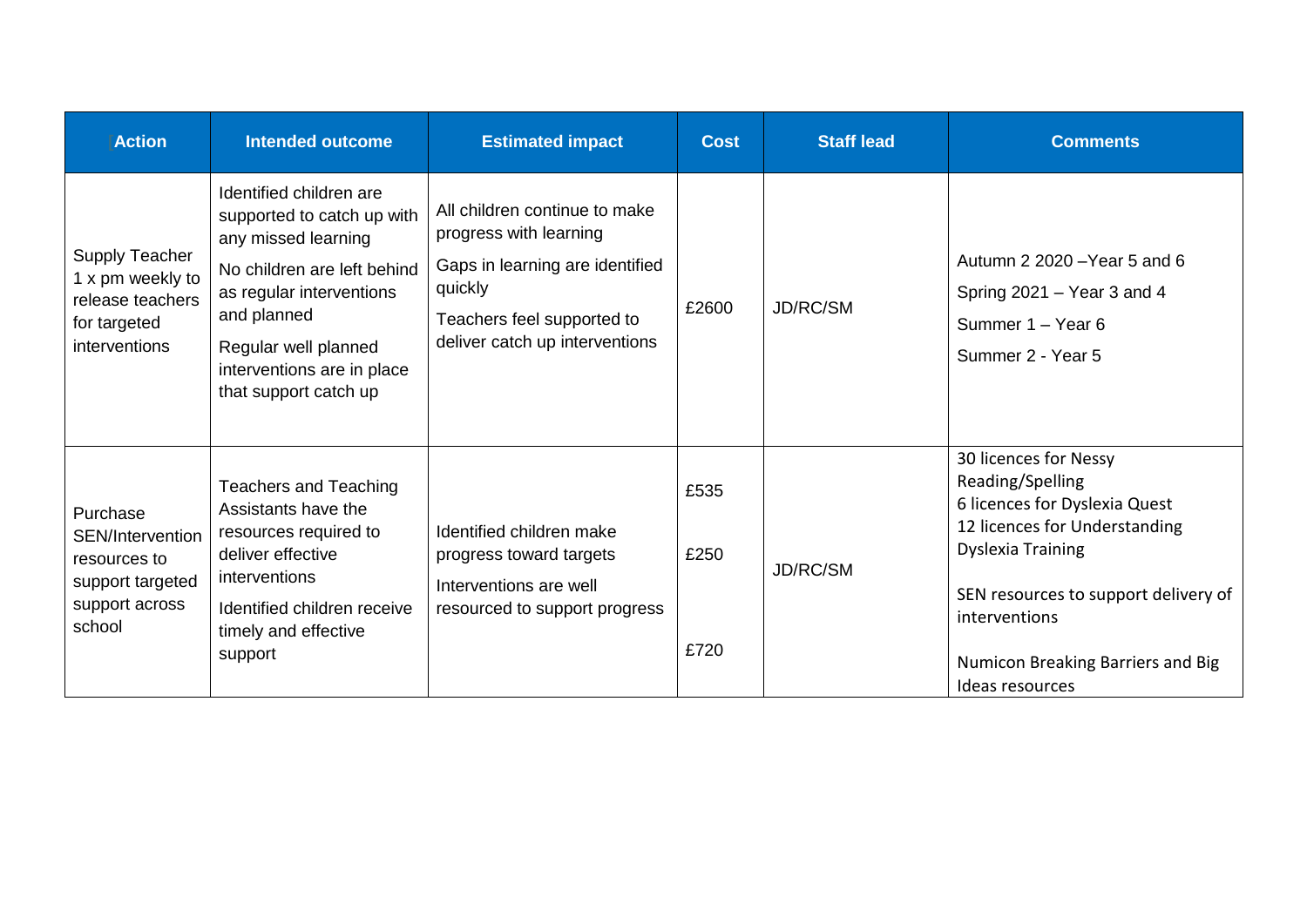| <b>Purchase SEN</b><br>assessment<br>tools and<br>resources | Early identification of<br>additional need to allow<br>rapid targeted support<br>SEN needs clearly<br>identified across school<br>and staffing and<br>resources used effectively | Interventions and support are<br>better matched to the needs of<br>the children.<br>Teachers are able to plan<br>more effectively for<br>interventions and adapt daily<br>teaching to suit the needs of<br>the children.<br>SEN children make progress<br>towards targets. | £450  | <b>SM</b> |  |
|-------------------------------------------------------------|----------------------------------------------------------------------------------------------------------------------------------------------------------------------------------|----------------------------------------------------------------------------------------------------------------------------------------------------------------------------------------------------------------------------------------------------------------------------|-------|-----------|--|
| <b>Total spend:</b>                                         |                                                                                                                                                                                  |                                                                                                                                                                                                                                                                            | £4555 |           |  |

## **Wider strategies** (approx. 25%)

| <b>Action</b>                                            | Intended outcome                                                                                                                                                             | <b>Estimated impact</b>                                                                               | <b>Cost</b> | <b>Staff lead</b> | <b>Comments</b>                                                                                                                       |
|----------------------------------------------------------|------------------------------------------------------------------------------------------------------------------------------------------------------------------------------|-------------------------------------------------------------------------------------------------------|-------------|-------------------|---------------------------------------------------------------------------------------------------------------------------------------|
| Purchase and<br>set up parent<br>communication<br>system | Communication with<br>parents is timely and<br>effective<br>Parents can quickly be<br>advised of any changes to<br>school routines e.g bubble<br>closure/isolations/lockdown | Parents are well informed and<br>communications are quick<br>and effective.<br>Cost savings over time | £2000       | JD/RC             | Most parents accessing messages<br>on PING - many able to respond<br>quickly e.g. attend school to collect<br>work packs/FSM vouchers |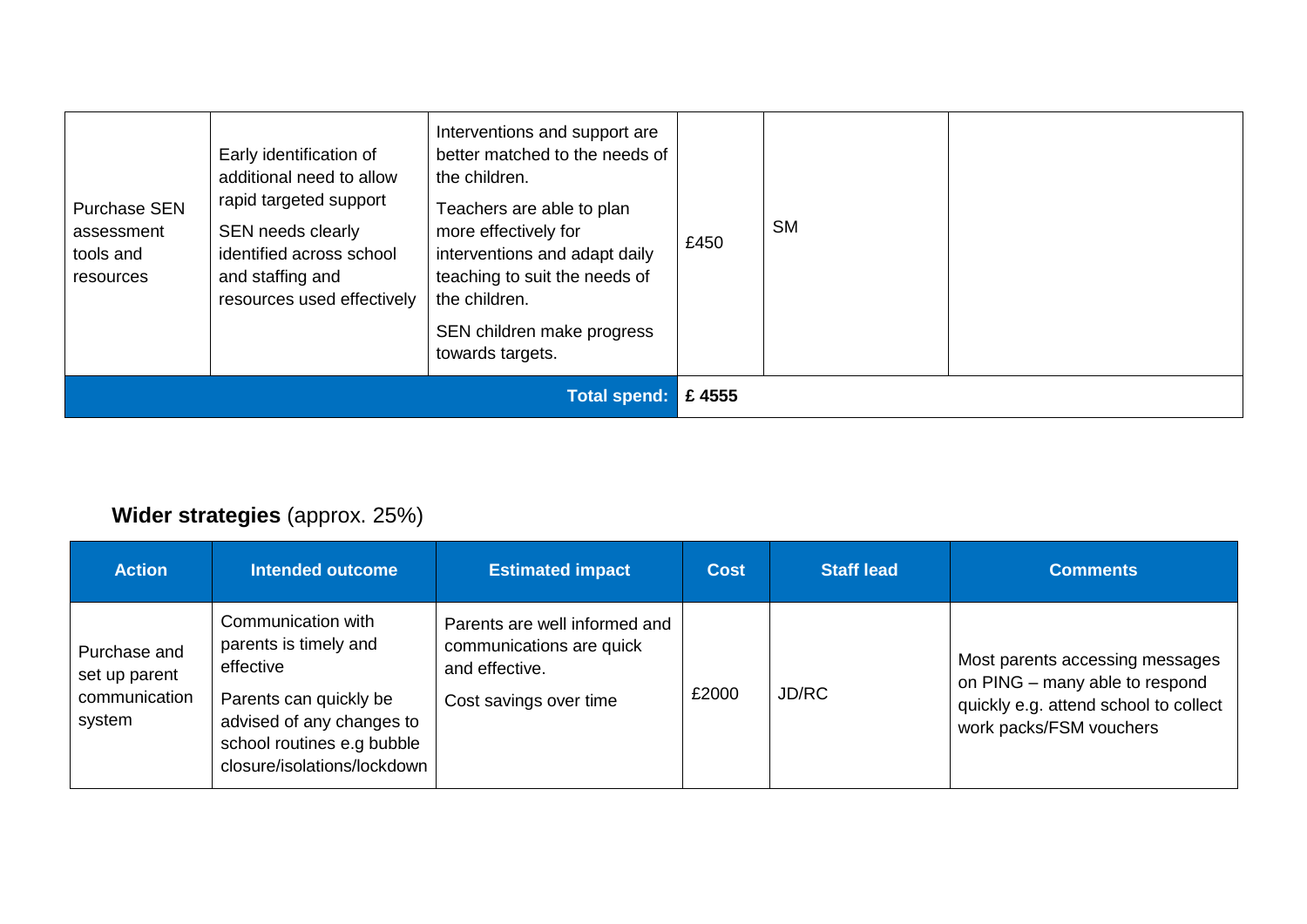|                                                      | Reduction in costs of<br>traditional communication<br>methods                                                                                                                                                                                                     |                                                                                                                                                                                                   |        |              |  |
|------------------------------------------------------|-------------------------------------------------------------------------------------------------------------------------------------------------------------------------------------------------------------------------------------------------------------------|---------------------------------------------------------------------------------------------------------------------------------------------------------------------------------------------------|--------|--------------|--|
| Purchase<br>subscription to<br><b>Skills Builder</b> | Staff receive training to<br>support use of the Skills<br><b>Builder Framework</b><br>Framework being used to<br>support the development<br>of key skills for learning<br>All children able to share<br>their knowledge of the<br>skills and how they use<br>them | Children develop skills that<br>support their learning and<br>progression to Secondary<br>school                                                                                                  | £480   | JD/JK        |  |
| <b>Additional IT</b><br>support services             | IT devices are set up and<br>available for families to use<br>during lockdown/shielding/<br>isolation for children.                                                                                                                                               | All children have quick and<br>effective access to remote<br>learning.<br>Any issues with devices and<br>IT equipment are dealt with<br>quickly to minimize time<br>without devices for families. | £500   | AY/IT assist |  |
| <b>Total spend:</b>                                  |                                                                                                                                                                                                                                                                   |                                                                                                                                                                                                   | £ 2980 |              |  |